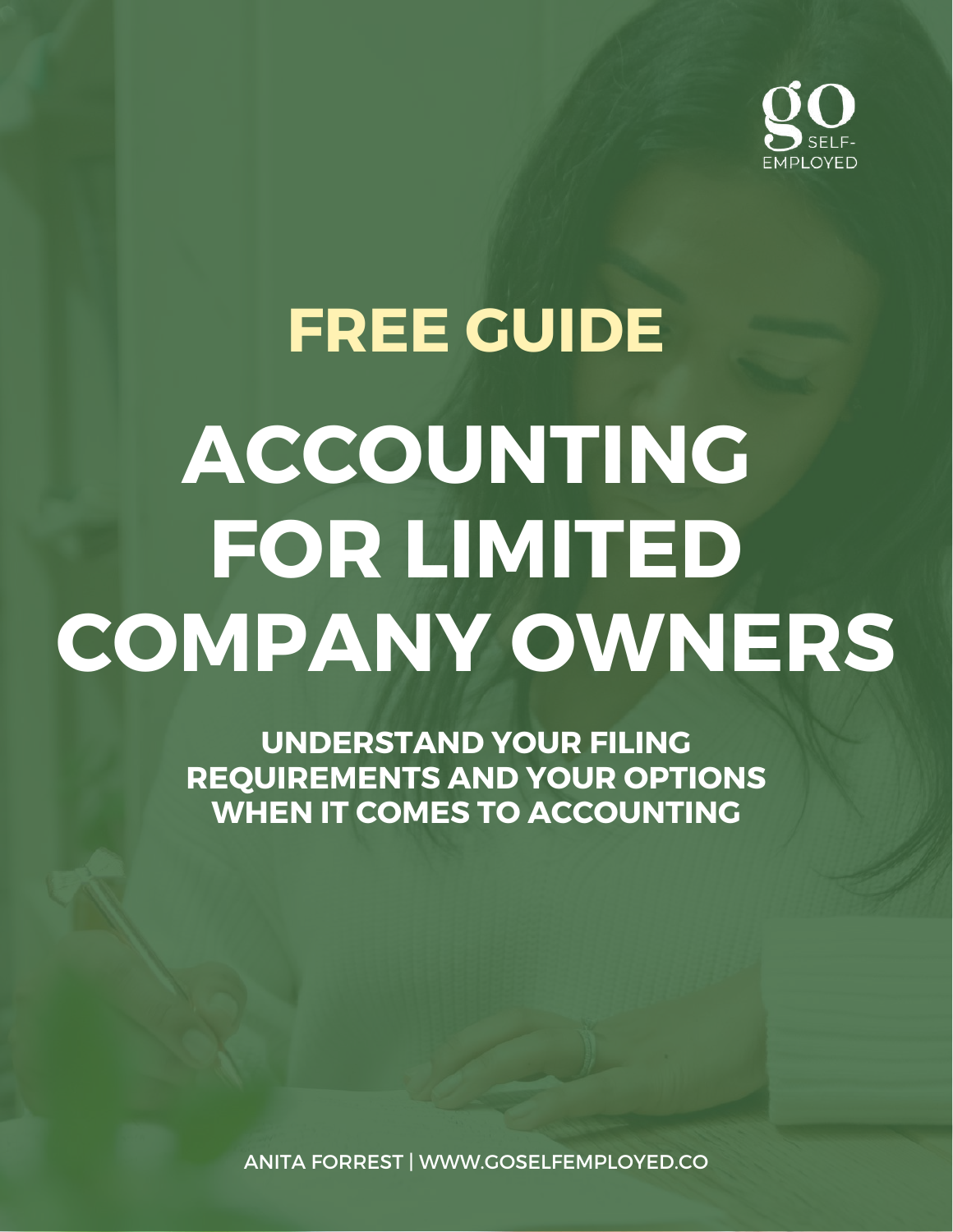



## Hello, I'm Anita

Thank you for downloading this guide!

If you came here via my website or Instagram account, then you probably already know that I used to be an accountant in my former life and now run my website [www.goselfemployed.co](https://goselfemployed.co/) full time!

I am on a mission to simplify money and taxes for the selfemployed community and lift the lid on complicated topics like business registration, pensions, budgeting, accounting and more.

I truly believe that, just because we are not taught about real-life money matters at school, it shouldn't prevent us from running our own businesses and creating a financially stable life.

I hope you enjoy and get something from this download and it alleviates any worries you have. And don't forget to connect with me on [Instagram](https://www.instagram.com/goselfemployed.co/), where I am always sharing more up to date information, reminders and going live!



Disclaimer: Whilst I am an accountant, I'm not your accountant. The information in this guide is legally correct but it is for guidance and information purposes only. Everyone's situation is different and unique so you'll need to use your own best judgement when applying the advice that I give to your own situation. If you are unsure or have a question be sure to contact a qualified professional. Guides & posts may contain affiliate links. This means I may receive a small commission, at no additional cost to you, if you click and decide to make a purchase.

#### ANITA FORREST | WWW.GOSELFEMPLOYED.CO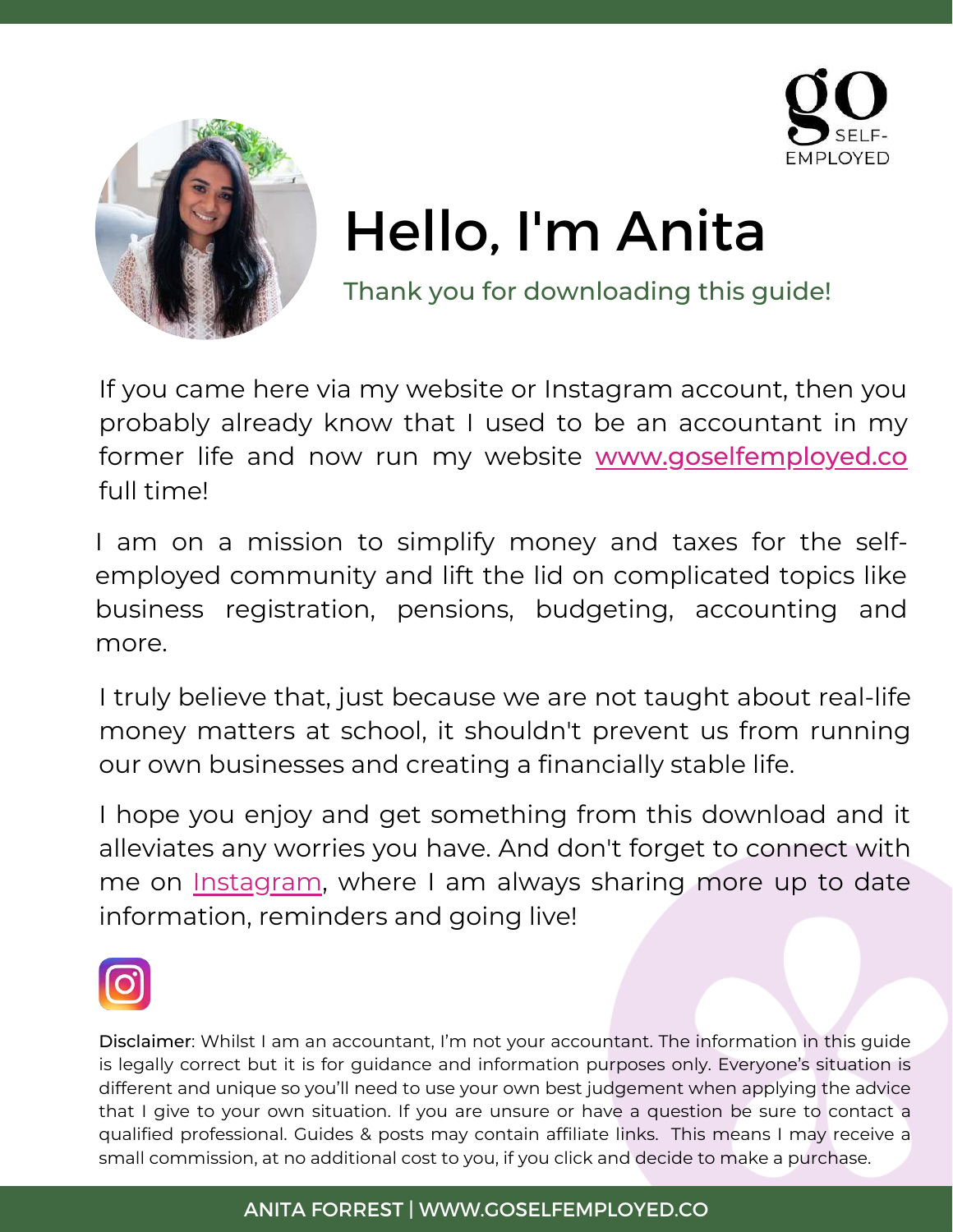

#### What is a Limited Company?

A Limited Company is a UK business structure that's responsible for its own liabilities It gives its directors protection in the event those debts cannot be paid.

This separation of liability means your Limited Company is a separate entity from yourself. So, even though you might be the only shareholder and Director, it's really important to understand your Limited Company is its own 'person' with its own filing requirements and deadlines in addition to your own.

As a Limited Company Director, you are responsible for running the company and following all the rules when it comes to the administration of your Company. You'll need to satisfy the same obligations as a multi-million-pound Limited Company, even if it is your first year of business and your sales are low when it comes to reporting, accounts and even following strict rules when it comes to paying [yourself.](https://goselfemployed.co/salary-v-dividend/)

Generally, accountants do not recommend forming an LTD until your business profits reach £50,000 - at this point, you'll benefit from tax savings which will outweigh the extra cost of using an accountant. I normally advise people to start considering an LTD when they see their profits reach £30,000 - that gives them time to make necessary arrangements with an accountant and still catch the tax savings as well as having the confidence their business is thriving.

Sole Trader or Limited [Company?](https://goselfemployed.co/sole-trader-or-limited-company/) What's Right?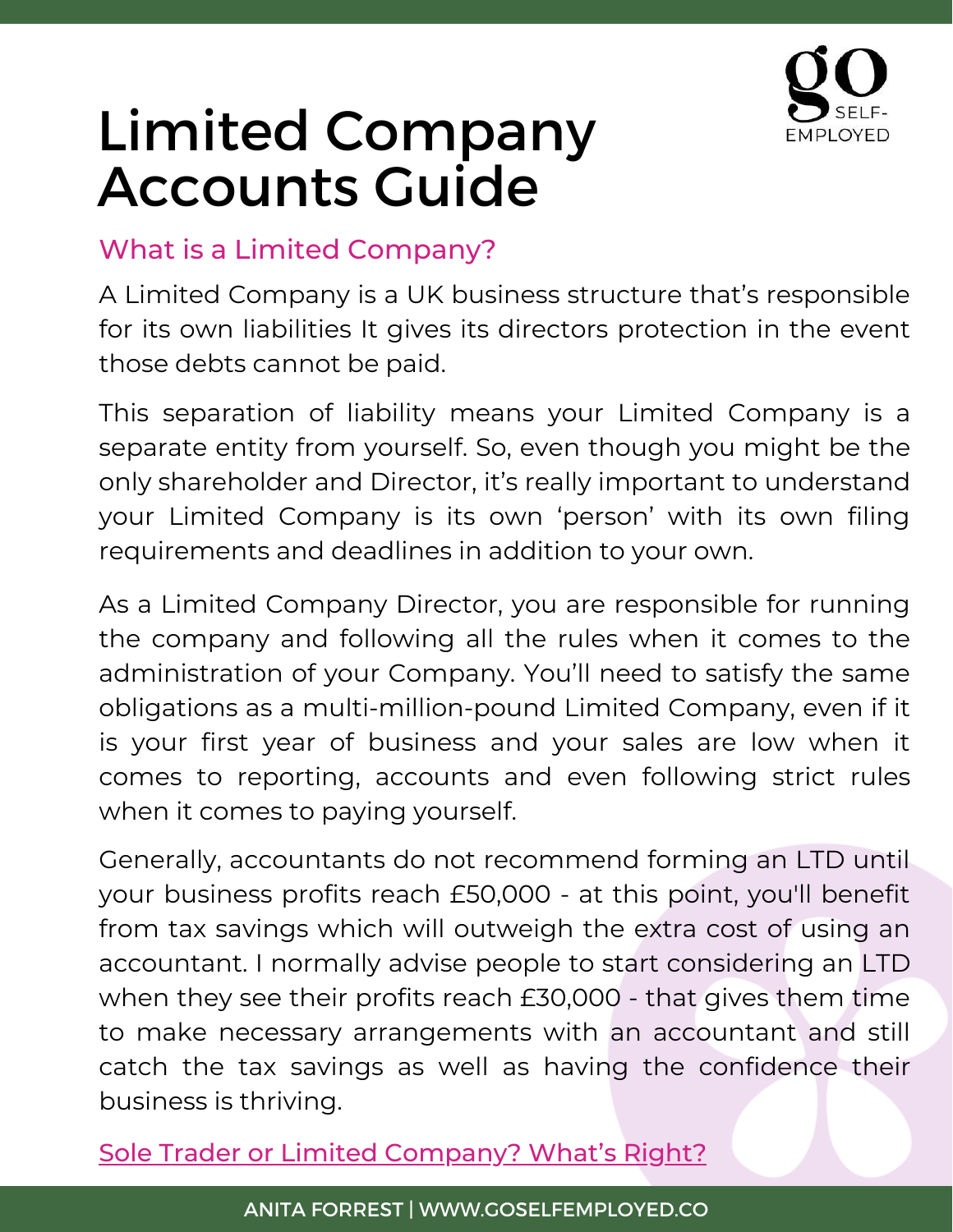

Filing Requirements for a Limited Company

Once your Limited Company is formed you must:

- File company accounts at Companies House (balance sheet, profit & loss account, notes) 9 months after your year-end
- File a corporation tax return with HMRC 12 months after year-end
- Pay your corporation tax 9 months after year-end
- Annual Confirmation Statement
- File a personal tax return by 31 January each year, detailing your ownership, directorship and salary you have taken, as well as paying any tax due.

There are automatic penalties and interest for failing to file returns and pay your tax, starting at £100. These can be worrying to receive so make sure you make a note of all your filing deadlines now and leave yourself plenty of time to get your returns in.

How to Check the Year End of Your Limited [Company](https://goselfemployed.co/how-to-form-a-limited-company/https:/goselfemployed.co/how-to-form-a-limited-company/)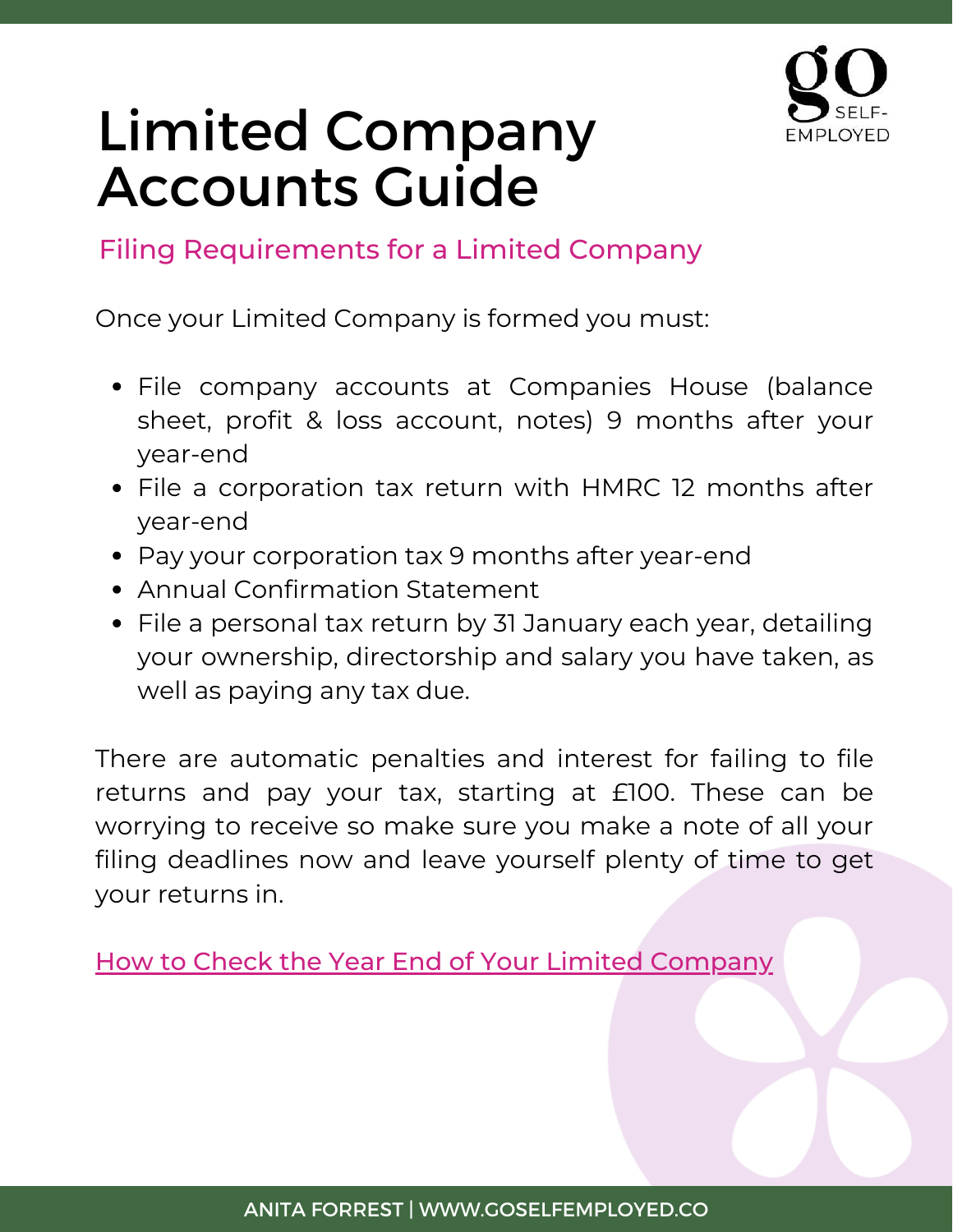

#### Open Separate Bank Account

It is a legal requirement to open a bank account in the name of your Limited Company, ideally before you start trading.

Since it is a separate entity from yourself it must be responsible for collecting and paying money and you should not be using your personal bank account.



If you haven't opened a business bank account yet, then take a look at [Starling](https://starling-bank.nny66p.net/c/1441725/788319/10945) which has become a popular option in the self-employed community. It's free to set up and has FSCS protection for money up to £85,000. Try [Starling](https://starling-bank.nny66p.net/c/1441725/788319/10945) for free >>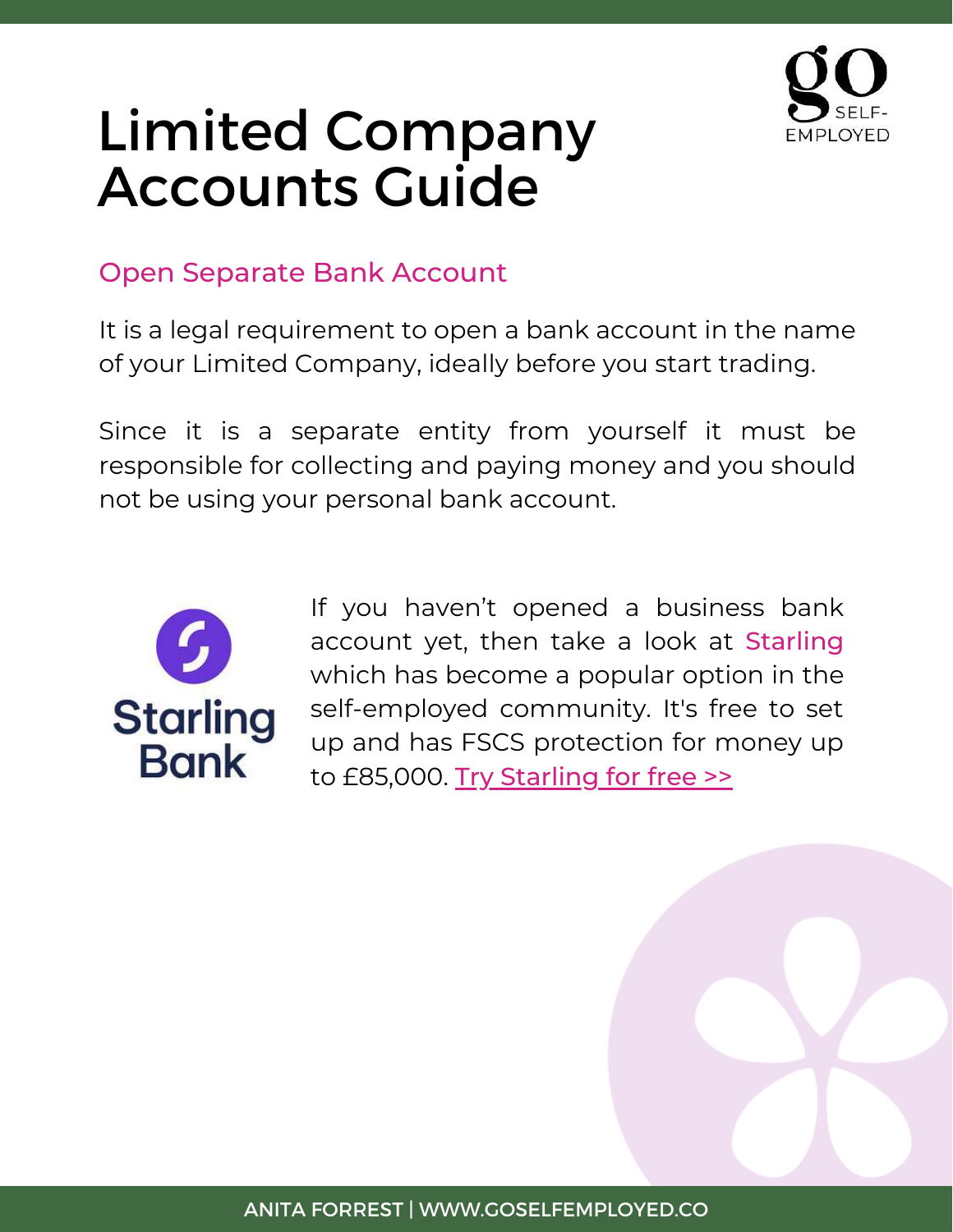

#### Accounting for Your Limited Company

There are two main objectives when it comes to Limited Company accounting:

- 1.To stay on top of your numbers on a regular basis to show you what is happening inside your business, helping you to make better decisions;
- 2.To stay ready for tax-time and, in the case of a Limited Company, provides you with all the information you need to fill out your Companies House returns.

The advice I give to anyone that owns a Limited Company, who is not familiar with accounting is to hire an accountant. The reason for this is that producing Limited Company statutory accounts is more than just adding up your income and expenses.

You have to produce a Balance Sheet and add notes to the accounts, which an accountant is better off handling on your behalf.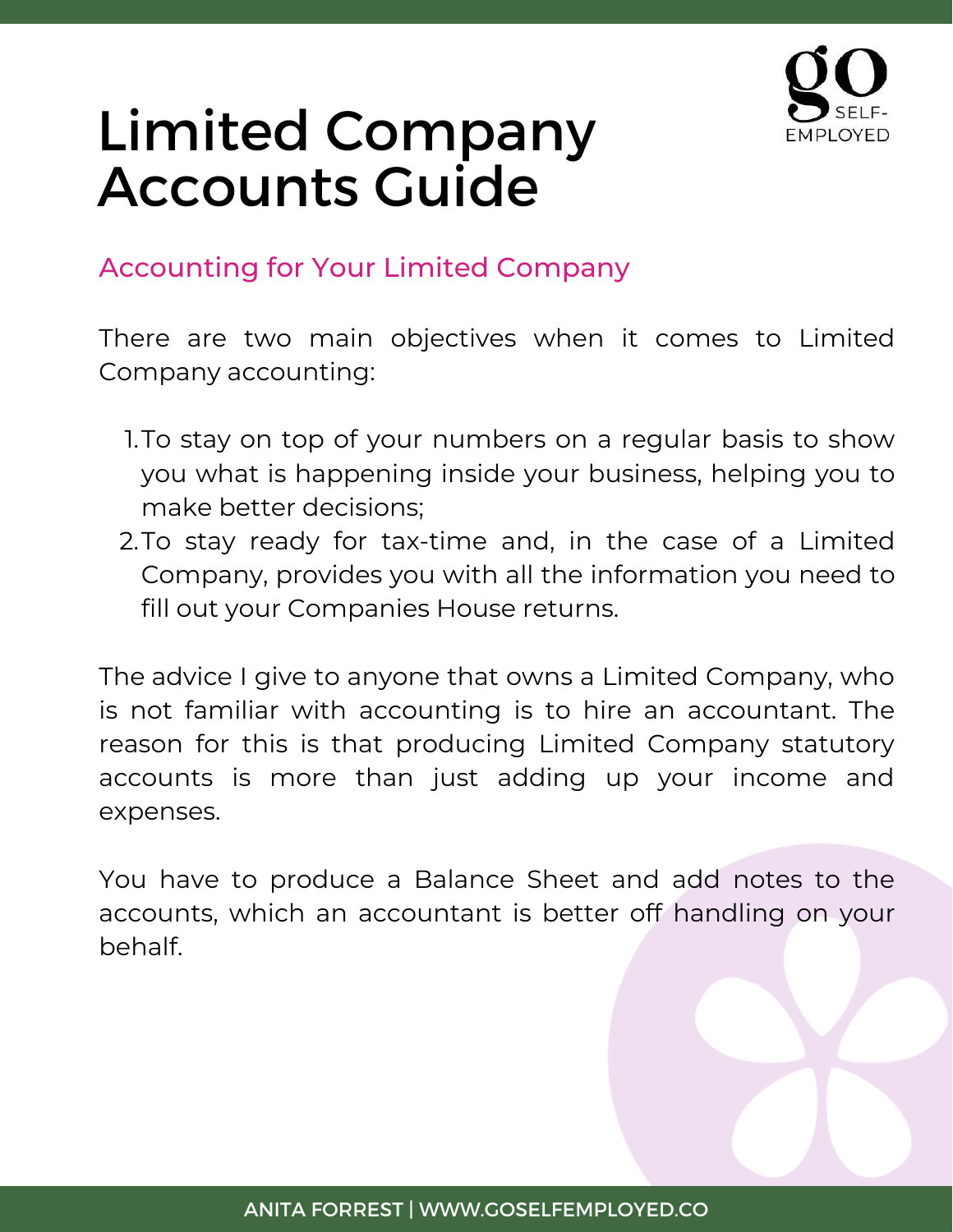

#### Accounting for Your Limited Company

If you are reluctant to hire an accountant, then your next best option is to set up an accounting software like [Xe](https://trk.m-t.io/action?mtref=6653478442762240&mtu=5491429809455104)ro. These generate all the reports you'll need to produce Company Accounts from the information you enter, which you can then use to file your own returns.

Some individuals, I know, prefer to use spreadsheets. They're easier to understand and free to set up, but when it comes to Limited Companies, they do have drawbacks.

I have put together a [bookkeeping](https://goselfemployed.co/bookkeeping-spreadsheet/) spreadsheet, but this is geared towards Sole Traders because it only tracks income and expenses. The reason I have not designed a version for Limited Company owners is that the formulas would be extremely complicated and the price I would need to charge would not be viable when compared to automated options



Try [Xero](https://www.xero.com/uk/?utm_source=awin&utm_medium=affiliate&utm_campaign=uk-d-smb_www.goselfemployed.co&awc=20923_1647597843_a03fb62d147df00ddf6e5c9f635e625c) for free >>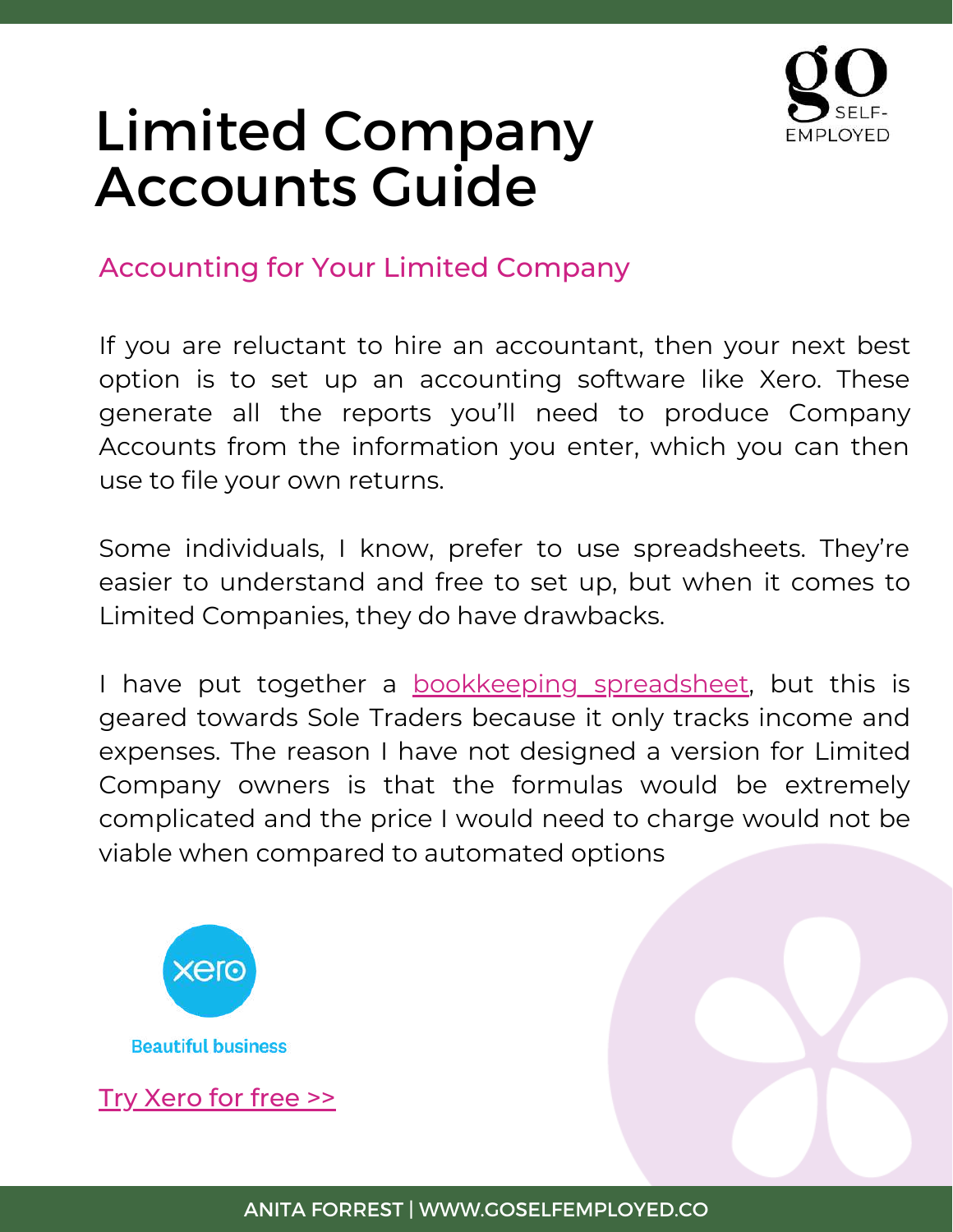

#### Accounting for Your Limited Company

If you would just like to track your income and expenses, as well as learn how to prepare a business budget, then my spreadsheet would be perfect for you. However it will not generate the numbers you need for your annual accounts, corporation tax return and the tax estimator will not provide an accurate estimate of what you owe.

Tax when you own a Limited Company is more complicated because you pay different types of taxes depending on what you pay yourself through payroll and dividend, so again, the formulas would be very complicated.

#### Key Takeaways

- A Limited Company is a separate business entity, with its own filing requirements in addition to yours;
- You need to prepare statutory accounts and a corporation tax return each year for your Limited Company;
- You must declare the salary and dividend you draw from your Limited Company on your own personal tax return;
- Ideally, you should use an accountant to help you to manage your Limited Company returns but you can use a software like **[Xero](https://www.xero.com/uk/?utm_source=awin&utm_medium=affiliate&utm_campaign=uk-d-smb_www.goselfemployed.co&awc=20923_1647597843_a03fb62d147df00ddf6e5c9f635e625c)** to help produce the reports you need;
- Spreadsheets are generally not suitable for Limited Company owners because it is so time-consuming to set up them up correctly to give you the information you need to prepare statutory accounts.